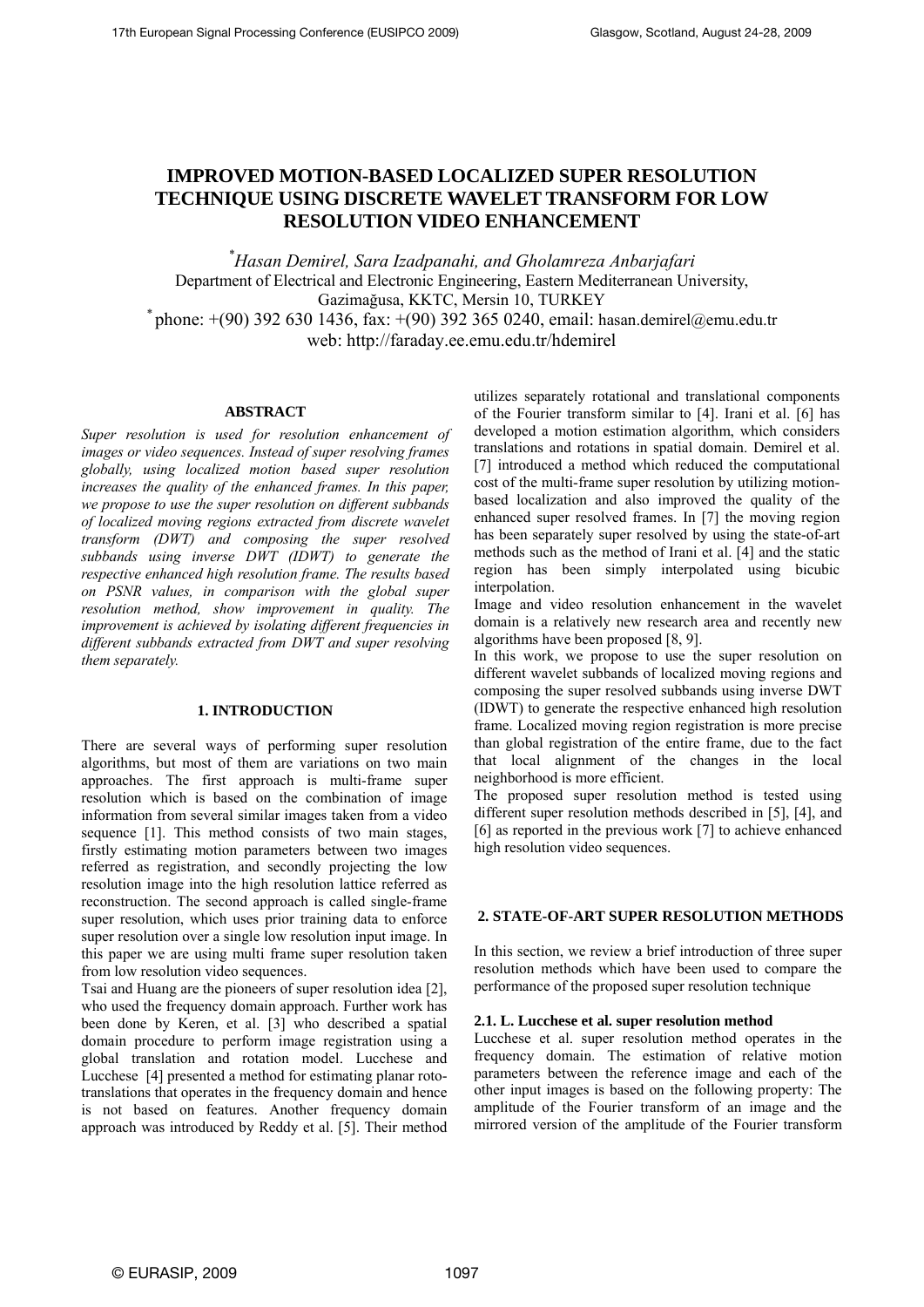of a rotated image have a pair of orthogonal zero-crossing lines. The angle that these lines make with the axes is identical to half the rotation angle between the two images. Thus the rotation angle will be computed by finding these two zero crossings lines. This algorithm uses a three-stage coarsest to finest procedure for rotation angle estimation with a wide range of degree accuracy. The shift is estimated afterwards using a standard phase correlation method.

# **2.2. Reddy et al. super resolution method**

In this method a registration algorithm that uses the Fourier domain approach to align images which are translated and rotated with respect to one another, was proposed [5]. Using a log-polar transform of the magnitude of the frequency spectra, image rotation and scale can be converted into horizontal and vertical shifts. These can therefore also be estimated using a phase correlation method. Their method utilizes reparability of rotational and translational components property of the Fourier transform which is similar to [4]. According to this property, the translation only affects the phase information, whereas the rotation affects both phase and amplitude of the Fourier transform. One of the properties of the 2D Fourier Transform is that if we rotate the image, the spectrum will rotate in the same direction. Therefore, the rotational component can first be estimated. Then, after compensating for rotation, and by using phase correlation techniques, the translational component can be estimated easily.

#### **2.3. Irani et al. super resolution method**

Irani et al. [6] have developed a motion estimation algorithm. This algorithm considers translations and rotations in spatial domain. The motion parameters which are unknown can be computed from the set of approximation that can be derived from the following equation (1), where the horizontal shift *a*, vertical shift *b*, and rotation angle  $\theta$  between two images  $g_1$  and  $g_2$  can be expressed as:

$$
g_2(x, y) = g_1(x\cos\theta - y\sin\theta + a, y\cos\theta + x\sin\theta + b)
$$
 (1)

Finally, after determining and applying the results, the error measure between images g1 and g2 is approximated by (1) where this summation is counted over overlapping areas of both images.

$$
E(a,b,\theta) = \sum [g_1(x,y) + \left(a - y\theta - \frac{x\theta^2}{2}\right)\frac{\partial g_1}{\partial x} + \left(a + x\theta - \frac{y\theta^2}{2}\right)\frac{\partial g_1}{\partial y} - g_2(x,y)]^2
$$
\n(2)

For reducing E to its minimal value and obtaining more accurate result, the linear system in (5) is applied. By solving the following matrix, the horizontal shift *a*, vertical shift *b*, and rotation angle  $\theta$  will be computed as follows.

$$
M = \begin{bmatrix} a \\ b \\ c \end{bmatrix}, B = \begin{bmatrix} \sum \frac{\partial g_1}{\partial x} (g_1 - g_2) \\ \sum \frac{\partial g_1}{\partial y} (g_1 - g_2) \\ \sum R(g1 - g2) \end{bmatrix}
$$
(3)

$$
\Sigma\left(\frac{\partial g_1}{\partial x}\right)^2 \qquad \Sigma\left(\frac{\partial g_1}{\partial x}\frac{\partial g_1}{\partial y}\right) \qquad \Sigma\left(R\frac{\partial g_1}{\partial x}\right)
$$
\n
$$
\Sigma\left(\frac{\partial g_1}{\partial x}\frac{\partial g_1}{\partial y}\right) \qquad \Sigma\left(\frac{\partial g_1}{\partial y}\right)^2 \qquad \Sigma\left(R\frac{\partial g_1}{\partial y}\right)
$$
\n
$$
\Sigma\left(R\frac{\partial g_1}{\partial x}\right) \qquad \Sigma\left(R\frac{\partial g_1}{\partial y}\right) \qquad \Sigma R^2
$$
\n(4)

$$
AM = B \Rightarrow A^{-1}AM = A^{-1}B \Rightarrow M = A^{-1}B \tag{5}
$$

Fig. 1(a-d) shows the four low resolution consecutive frames, where (e), (f) and (g) shows super resolved high resolution images by using Lucchese et al. [4], Reddy et al. [5] and Irani et al. [6] methods respectively.



Figure 1 - (a) through (d) are four low resolution images taken from a video sequence. (e) High resolution image of (a) through (d) using Lucchese et al. (f), Reddy et al. (g) and Irani et al. methods.

# **3. PROPOSED DWT BASED MULTI-FRAME SUPER RESOLUTION METHOD**

The main loss of an image or a video frame after being super resolved is on its high frequency components (i.e. edges), which is due to the smoothing caused by super resolution techniques. Hence, in order to increase the quality of the super resolved image, preserving the edges is essential. Hence, in this work, DWT [10] has been employed in order to preserve the high frequency components of the image by decomposing a frame into different subband images, namely Low-Low (LL), Low-High (LH), High-Low (HL), and High-High (HH).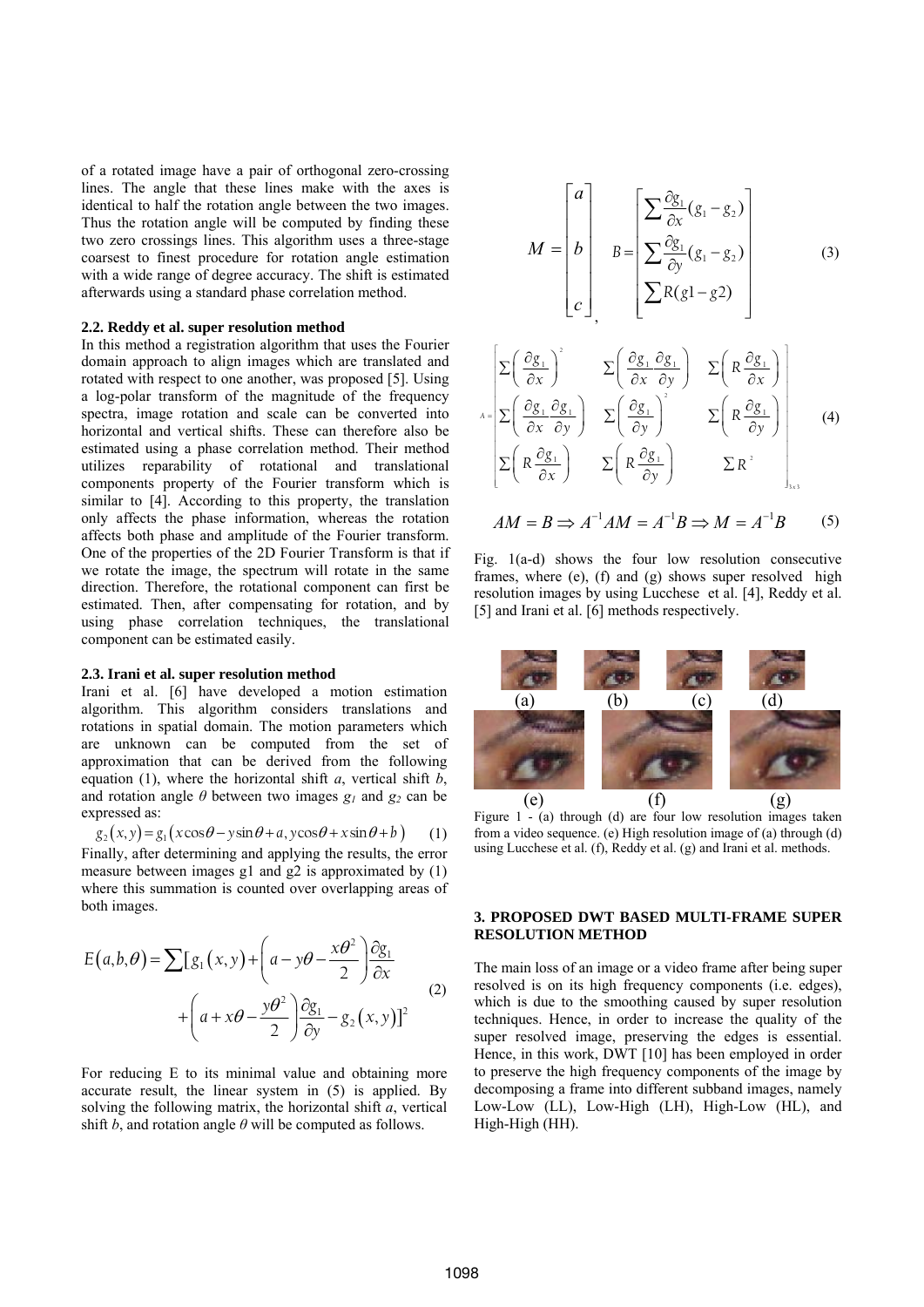LH, HL, and HH subband images contain the high frequency components of the input frame. The DWT process for each frame of the input video generates 4 video sequences in each subband (i.e. LL, LH, HL and HH video sequences). Then, the Irani et al. super resolution method in [6] is applied to all subband video sequences separately. This process results in 4 super resolved subband video sequences. Finally, IDWT is used to combine the super resolved subbands to produce the high resolution video sequence.

By super resolving the LL, LH, HL and HH video sequences and then by applying IDWT, the output video sequence would contain sharper edges than the super resolved video sequence obtained by any of the aforementioned super resolution techniques directly. This is due to the fact that, the super resolution of isolated high frequency components in HH, HL and LH will preserve more high frequency components after the super resolution of the respective subbands separately than super resolving the low resolution image directly.

In this work, the moving regions are extracted as in [7] to be super resolved with the proposed super resolution technique explained above. The static regions are similarly transformed into wavelet domain and each static subband sequence is interpolated by bicubic interpolation. The high resolution sequence of the static region is generated by composing the interpolated frames using the IDWT. Eventually, the super resolved sequence is achieved by combining the super resolved moving sequence and the interpolated static region sequence. The proposed method can be summarized with the following steps:

- 1. Acquire frames from video and extract motion region(s) using frame subtraction.
- 2. Determine the significant local motion region(s) by applying connected component labeling.
- 3. Apply DWT to decompose the static background region into different subbands.
- 4. Apply bicubic interpolation for enhancing resolution of each subband obtained from step 3.
- 5. Use IDWT to reconstruct the super resolved static background.
- 6. Apply DWT to decompose the moving foreground region(s) into different subbands.
- 7. Super resolve the extracted subbands by applying Irani et al. [6] super resolution method.
- 8. Use IDWT to reconstruct the super resolved moving region(s).
- 9. Combine the sequences obtained from steps (5) and (8) to generate the final super resolved vide sequence.

In the first step, four consecutive frames are used where each frame is subtracted from the reference frame so the differences between frames are extracted. After applying OR operation for all subtracted images local motion(s) will appear.

In the second step, the area of local motion(s) can be determined by using connected component labeling. In the third, fourth, and fifth steps the rest of the frames which does not include any motion and it is static, will be decomposed by DWT, interpolated with the help of bicubic interpolation, and composed by IDWT.

Fig. 2 shows four consecutive frames taken from a video sequence. The second frame is used as the reference frame. The rectangular part shown in each frame corresponds to the moving part. The rest of the reference frame is the static part. In every four frame the rectangular moving part will change according to the moving part in those frames.

 In the sixth, seventh and eighth steps, motion parts will be decomposed into different subbands by DWT, super resolved by using Irani et al. super resolution technique, and all subbands will be composed by IDWT.

In the final step, we combine super resolved motion frames with the interpolated background to achieve the final high resolution video sequence. The algorithm is shown in Fig. 3.



Figure 2 - First four consecutive frames taken from a video sequence with one moving region. The rectangular moving part for each four frames is changing adaptively.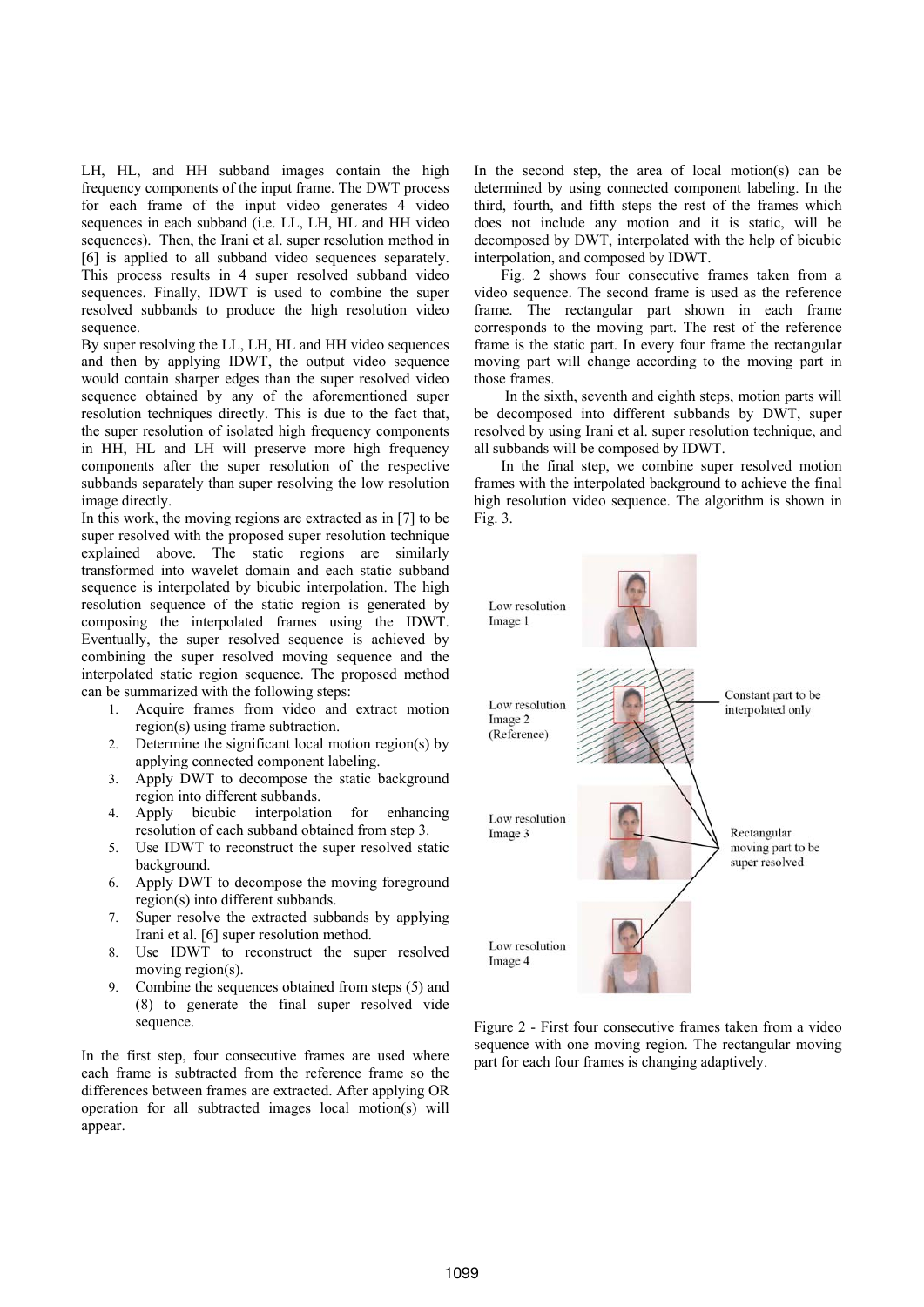## **5. RESULTS AND DISCUSSIONS**

Super resolution method proposed in this paper is compared with the state-of-art super resolution techniques in section 2. Two low resolution test video sequences with 4 second recordings (30 fps) are used to evaluate the performance of the proposed super resolution method. One of the sequences contains a single moving object, where the second one contains two moving objects. The frames are of size 256x256 pixels. The motion regions change adaptively for each frame in comparison of next two frames and the previous frame.

The low resolution video sequences are generated by downsampling and lowpass filtering each frame of the high resolution video sequence. In this way we keep the original high resolution video sequences for comparison purposes. The PSNR of each frame is calculated according to the mean squared error (MSE) calculated between the super resolved low resolution image and the original high resolution image.



 Figure 3 - The algorithm of the proposed super resolution method for video enhancement.

Table 1 and Table 2 show the result of calculated average PSNR of two different video sequences containing one and two moving object.

The proposed method generates higher PSNR than the stateof-art super resolution methods. Localized motion based super resolution method typically considers a much smaller rectangular region than the entire frame [7]. Smaller regions with local variations can be registered with higher accuracy than registering the same local variations using the entire global region. The results in Table 1 and 2 confirm the stated fact. The results show the superiority of the proposed localized super resolution method in PSNR based frame quality.

Table 1: Average PSNR of a video sequence with one moving object.

| Methods used to        | PSNR of super        | PSNR of global super |
|------------------------|----------------------|----------------------|
| enhance the resolution | resolved motion part | resolution           |
| Proposed Method        | 34.19                | 33.17                |
| Irani et al. [6]       | 31.66                | 31.52                |
| Reddy et al. [5]       | 30.68                | 30.36                |
| Lucchese et al. [4]    | 30.07                | 29.86                |
| Bicubic interpolation  | 29.65                | 29.62                |

Table 2: Average PSNR of a video sequence with two moving object.

| Methods used to        | PSNR of super        | PSNR of global   |
|------------------------|----------------------|------------------|
| enhance the resolution | resolved motion part | super resolution |
| Proposed Method        | 35.68                | 34.09            |
| Irani et.Al [6]        | 32.98                | 32.78            |
| Reddy et.Al [5]        | 32.01                | 31.89            |
| Lucchese et.Al [4]     | 31.97                | 31.89            |
| Bicubic interpolation  | 30.42                | 30.29            |

## **6. CONCLUSION**

In this paper, we propose to use the super resolution on different subbands of localized moving regions extracted from DWT and composing the super resolved subbands using IDWT to generate the respective enhanced high resolution frame. The results based on PSNR values show that the proposed method, in comparison with the global super resolution method, show improvement in quality. Furthermore, the performance of the proposed super resolution method outperforms the state-of-art super resolution methods. The improvement is achieved by isolating different frequencies in different subbands extracted from DWT and super resolving them separately.

## **7. REFRENCES**

- [1] Michael Elad, Arie Feuer, "Super-resolution reconstruction of image sequences", *IEEE Trans. On Pattern Analysis and Machine Intelligence (PAMI)*, Vol. 21, No. 9, September 1999.
- [2] R. Y. Tsai and T. S. Huang, "Multiframe image restoration and registration", *in Advances in Computer*